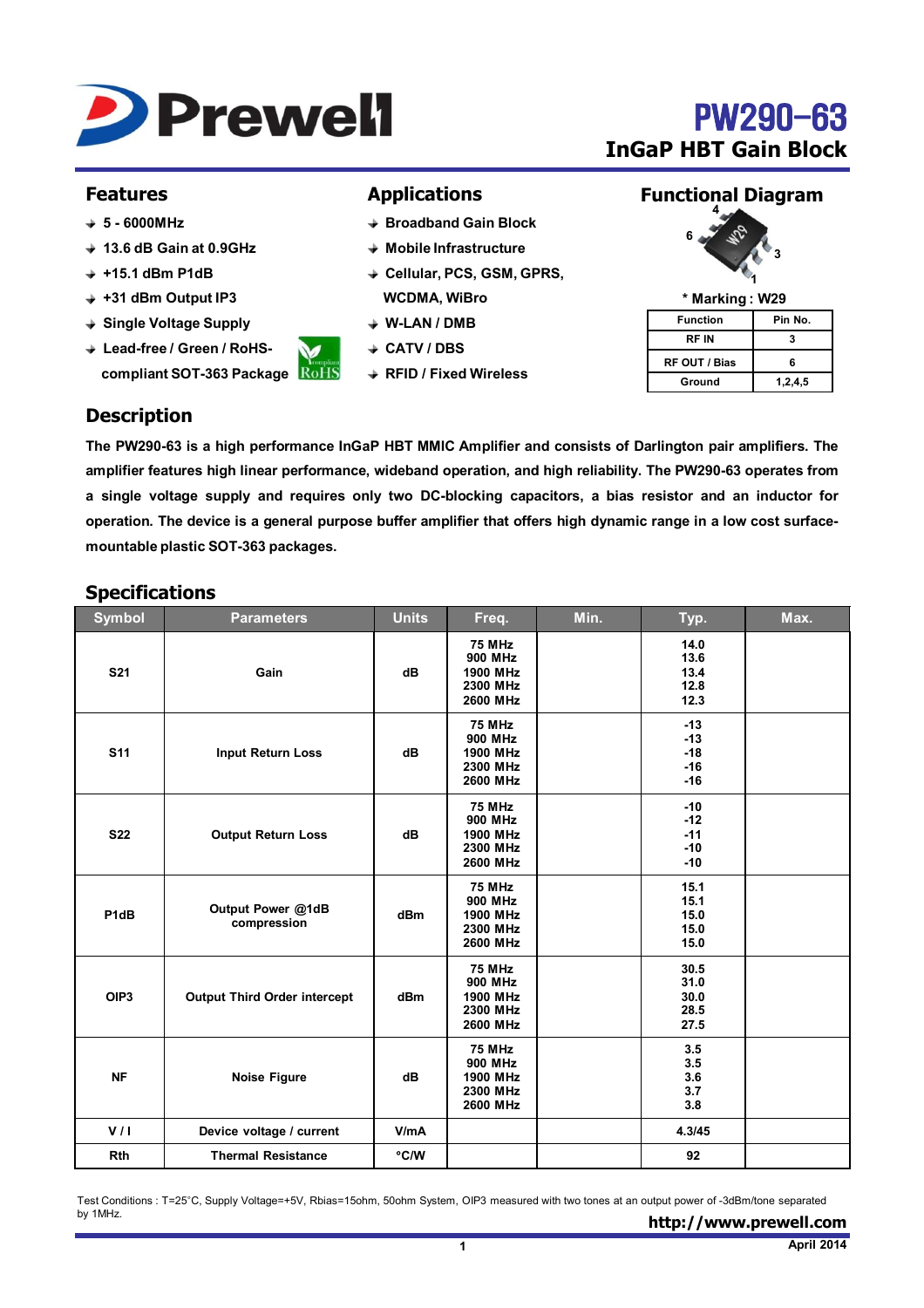

## **Typical RF Performance for 1.9GHz Tuned Application Circuit**

**Supply Bias Voltage = 5V, R(bias)= 15 ohm, Current=45mA**

| <b>Frequency</b>    | <b>MHz</b> | 500   | 900   | 1500  | 1900  | 2300  | 2600  | 3000  |
|---------------------|------------|-------|-------|-------|-------|-------|-------|-------|
| <b>S21</b>          | dB         | 13.8  | 13.8  | 13.8  | 13.5  | 13.0  | 12.5  | 12.1  |
| <b>S11</b>          | dB         | $-11$ | $-13$ | $-16$ | $-20$ | $-18$ | $-16$ | $-13$ |
| <b>S22</b>          | dB         | $-10$ | $-12$ | $-13$ | $-12$ | $-11$ | $-10$ | $-10$ |
| P1dB                | dBm        | 15.0  | 15.2  | 15.3  | 15.1  | 15.1  | 15.0  | 14.1  |
| OIP <sub>3</sub>    | <b>dBm</b> | 31.2  | 31.2  | 30.4  | 29.6  | 28.8  | 27.9  | 26.8  |
| <b>Noise Figure</b> | dB         | 3.5   | 3.5   | 3.5   | 3.6   | 3.7   | 3.8   | 3.9   |



**http://www.prewell.com**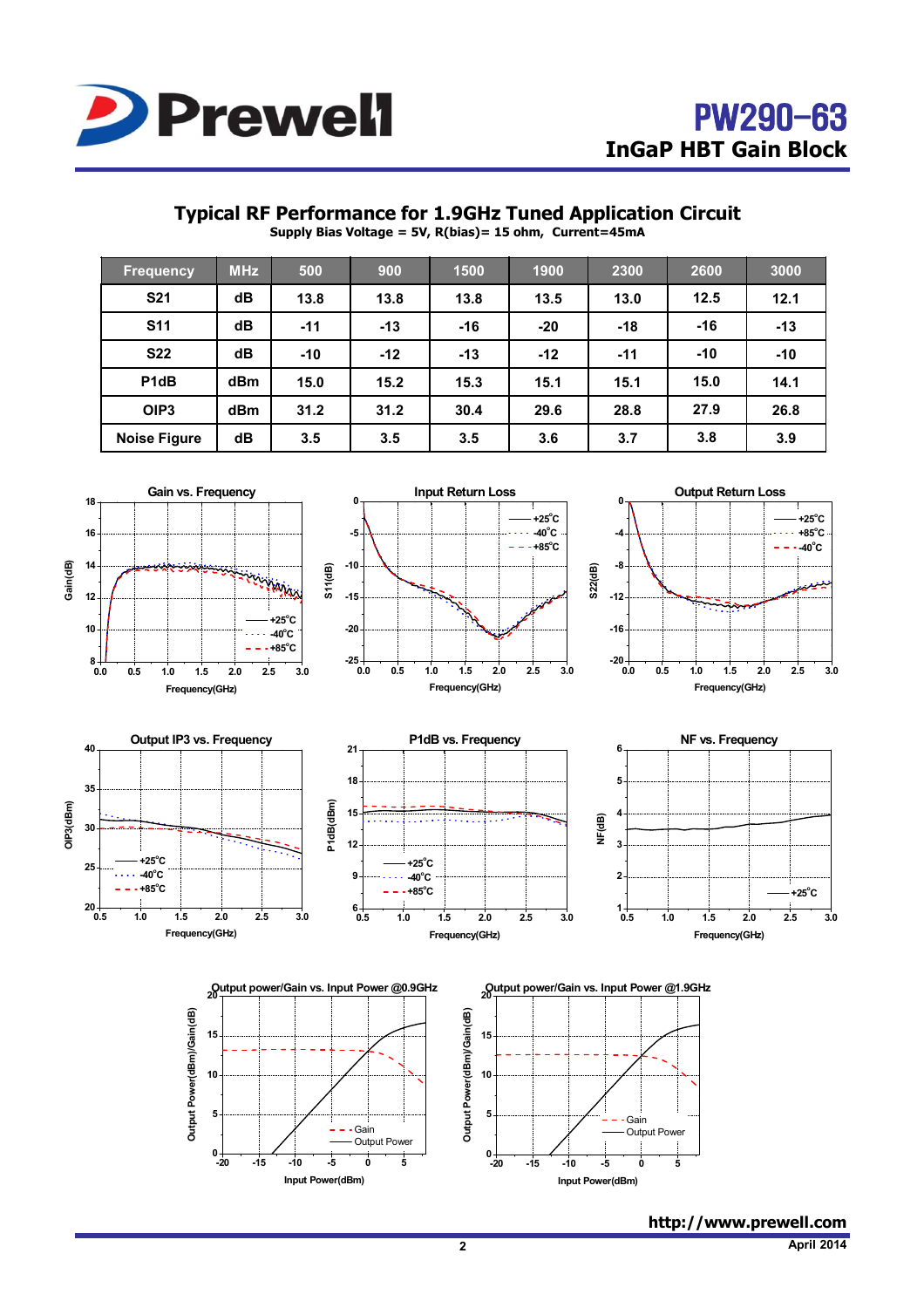

# **1.9GHz Tuned Application Circuit Recommended Bias Values**



| <b>Supply Voltage</b> | R bias Value   | <b>Size</b> |
|-----------------------|----------------|-------------|
| 5 V                   | 15.0 $\Omega$  | 0805        |
| 6 V                   | $37.0 \Omega$  | 0805        |
| 7 V                   | 59.4 $\Omega$  | 1210        |
| 8 V                   | $81.5 \Omega$  | 1210        |
| 9 V                   | $103.5\Omega$  | 2010        |
| 10 V                  | 126.0 $\Omega$ | 2010        |
| 12 V                  | 170.0 $\Omega$ | 2512        |

#### **Typical RF Performance for 50 - 500MHz Tuned Application Circuit Supply Bias Voltage = 5V, R(bias)= 15 ohm, Current=45mA**

| <b>Frequency</b>               | <b>MHz</b> | 75    | 125   | 300   | 500   |
|--------------------------------|------------|-------|-------|-------|-------|
| <b>S21 : Gain</b>              | dB         | 14.0  | 13.9  | 13.8  | 13.6  |
| <b>S11: Input Return Loss</b>  | dB         | $-13$ | $-13$ | $-13$ | $-13$ |
| <b>S22: Output Return Loss</b> | dB         | $-10$ | $-10$ | $-10$ | $-10$ |
| <b>Output P1dB</b>             | dBm        | 15.2  | 15.2  | 15.2  | 15.3  |
| Output IP3 @-3dBm              | dBm        | 31.5  | 32.1  | 32.4  | 30.7  |
| <b>Noise Figure</b>            | dB         | 3.5   | 3.5   | 3.5   | 3.5   |





**http://www.prewell.com**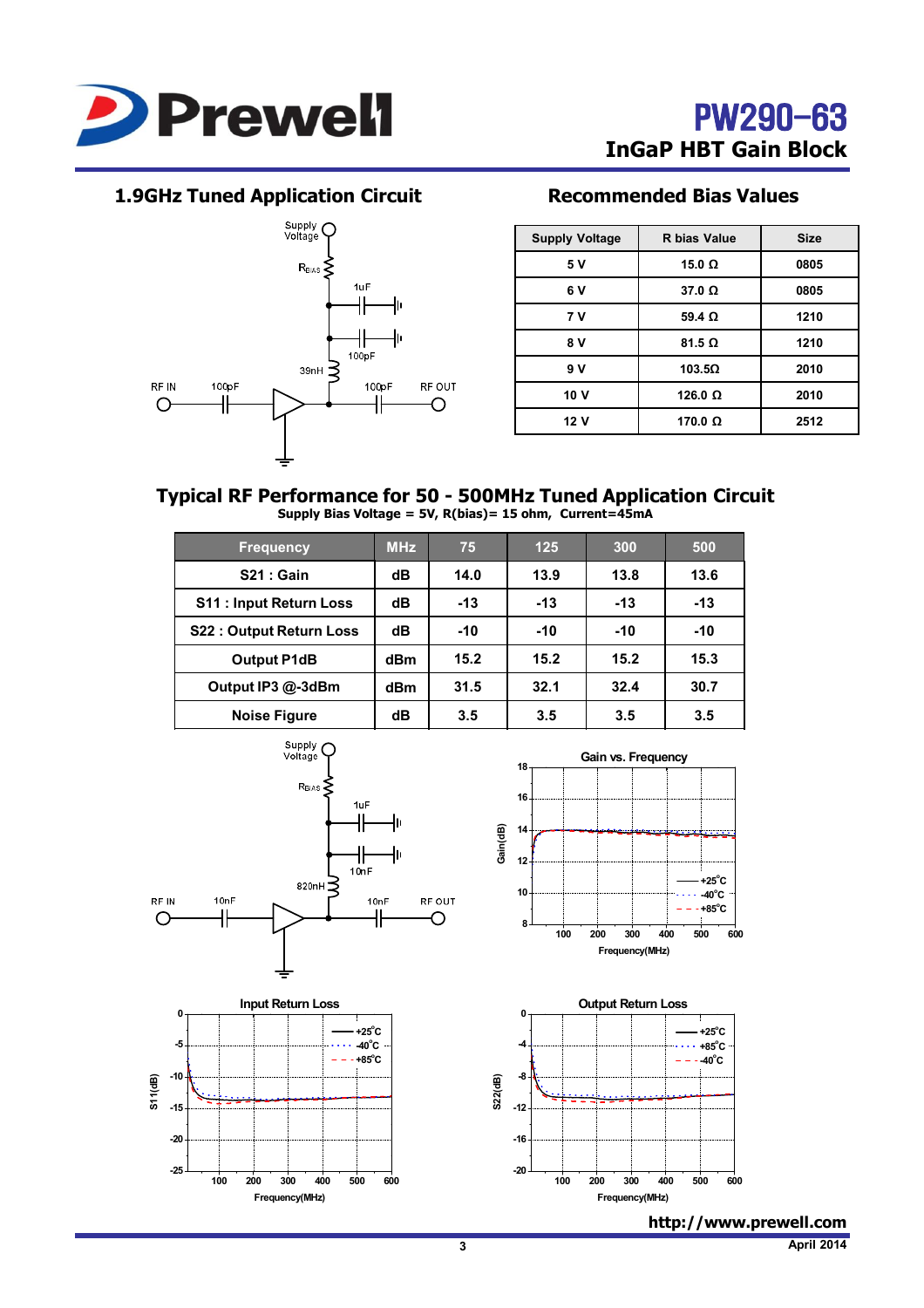

# **Typical RF Performance for 5.8GHz Tuned Application Circuit**

**Supply Bias Voltage = 5V, R(bias)= 15 ohm, Current=45mA**

| <b>Frequency</b>               | 5800MHz   |
|--------------------------------|-----------|
| S21: Gain                      | $11.2$ dB |
| <b>S11: Input Return Loss</b>  | -10 dB    |
| <b>S22: Output Return Loss</b> | -13 dB    |

**Test Board Information : FR4 PCB** 

**(Dielectric Constant = 4.6, thick = 0.8mm(32mil))** 





**3.0 3.5 4.0 4.5 5.0 5.5 6.0**

**Frequency(GHz)**